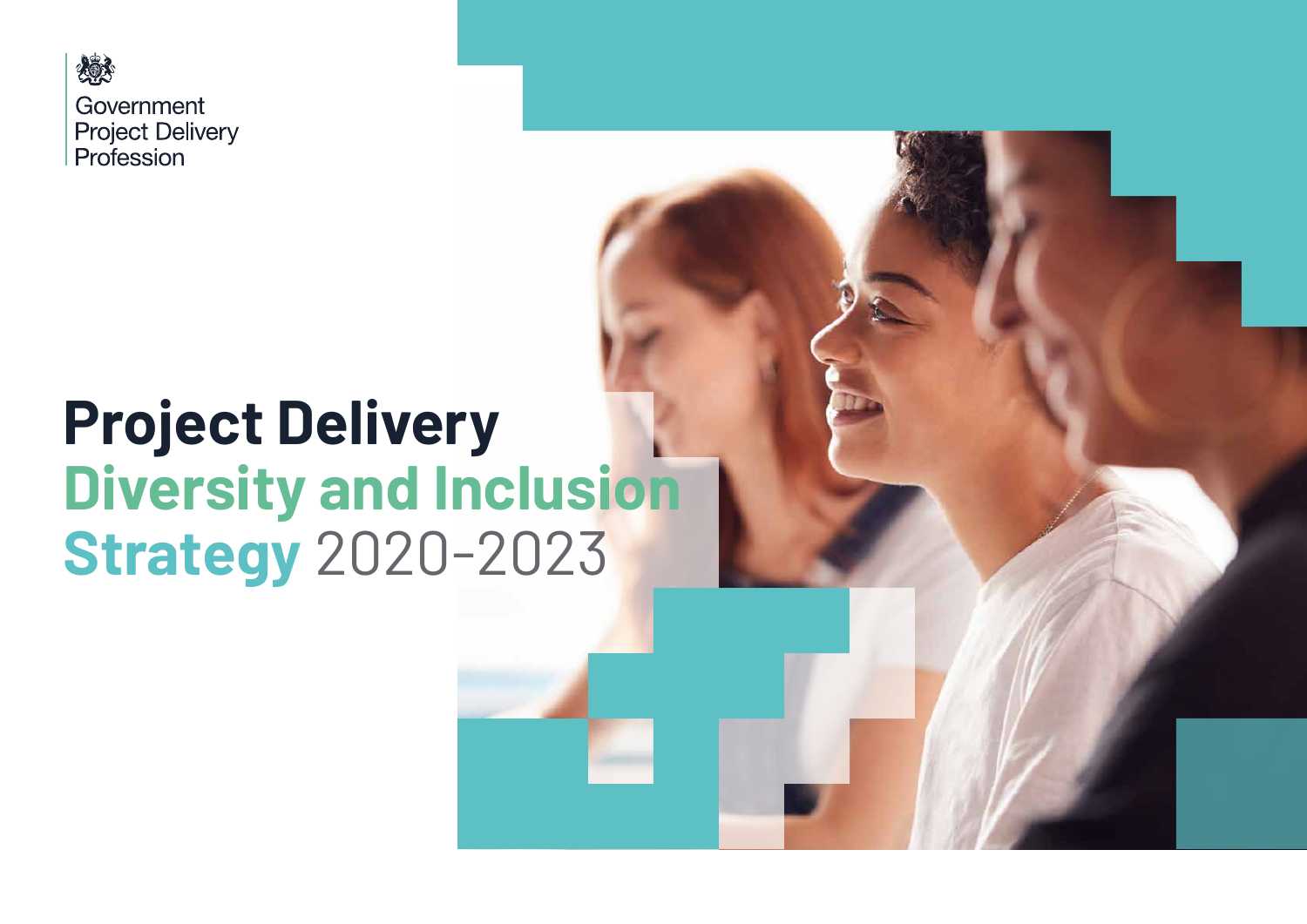#### Government Project Delivery Profession



"The goal is a Civil Service where **everyone** feels able to bring their whole self to work and perform at their best...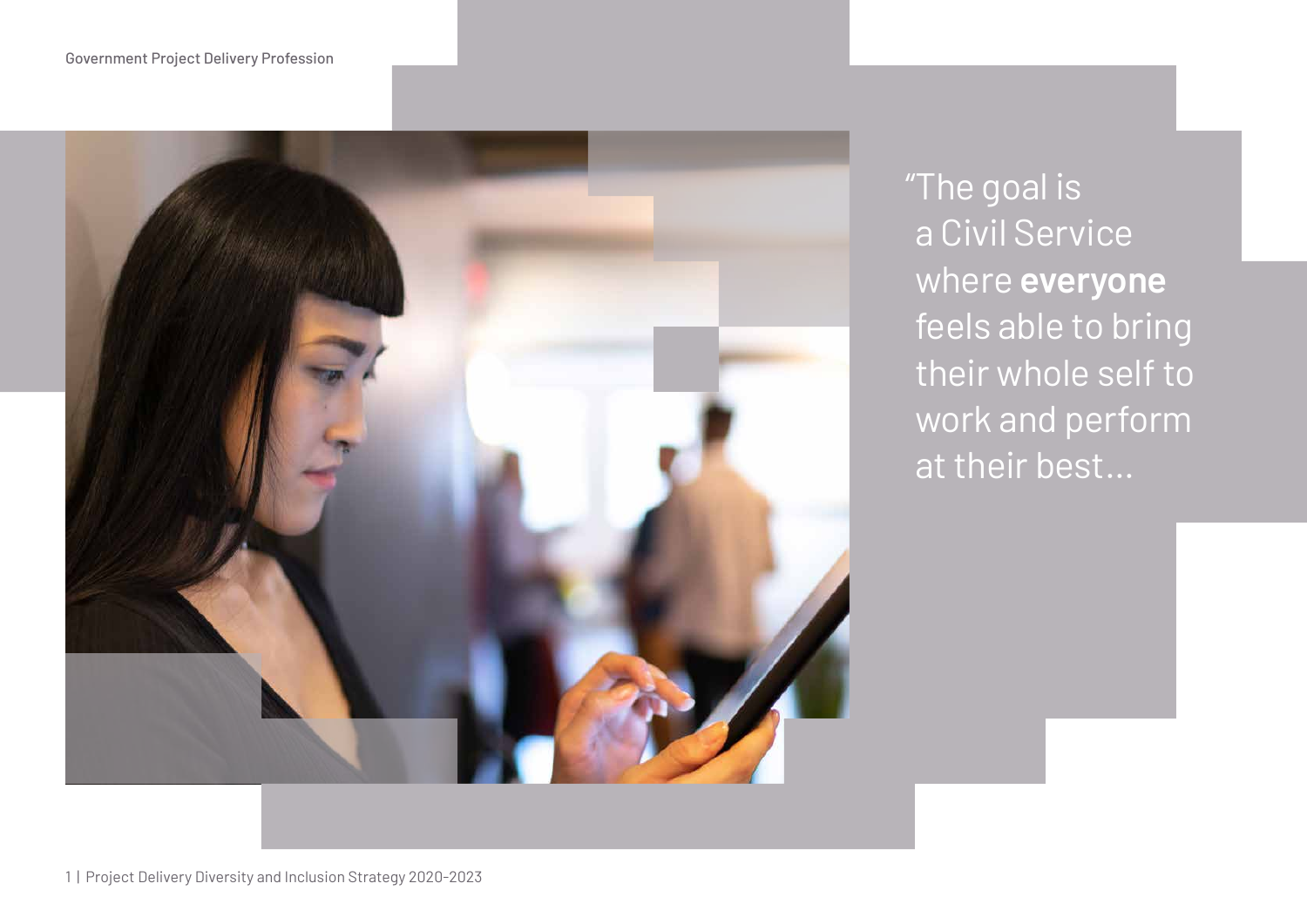...one that can attract, develop and retain the most diverse talent. Where openness, honesty, challenge and innovation are encouraged and valued, helping us to achieve better outcomes for all the citizens of this country."

Find out more about the [Civil Service D&I Strategy](https://www.gov.uk/government/publications/a-brilliant-civil-service-becoming-the-uks-most-inclusive-employer)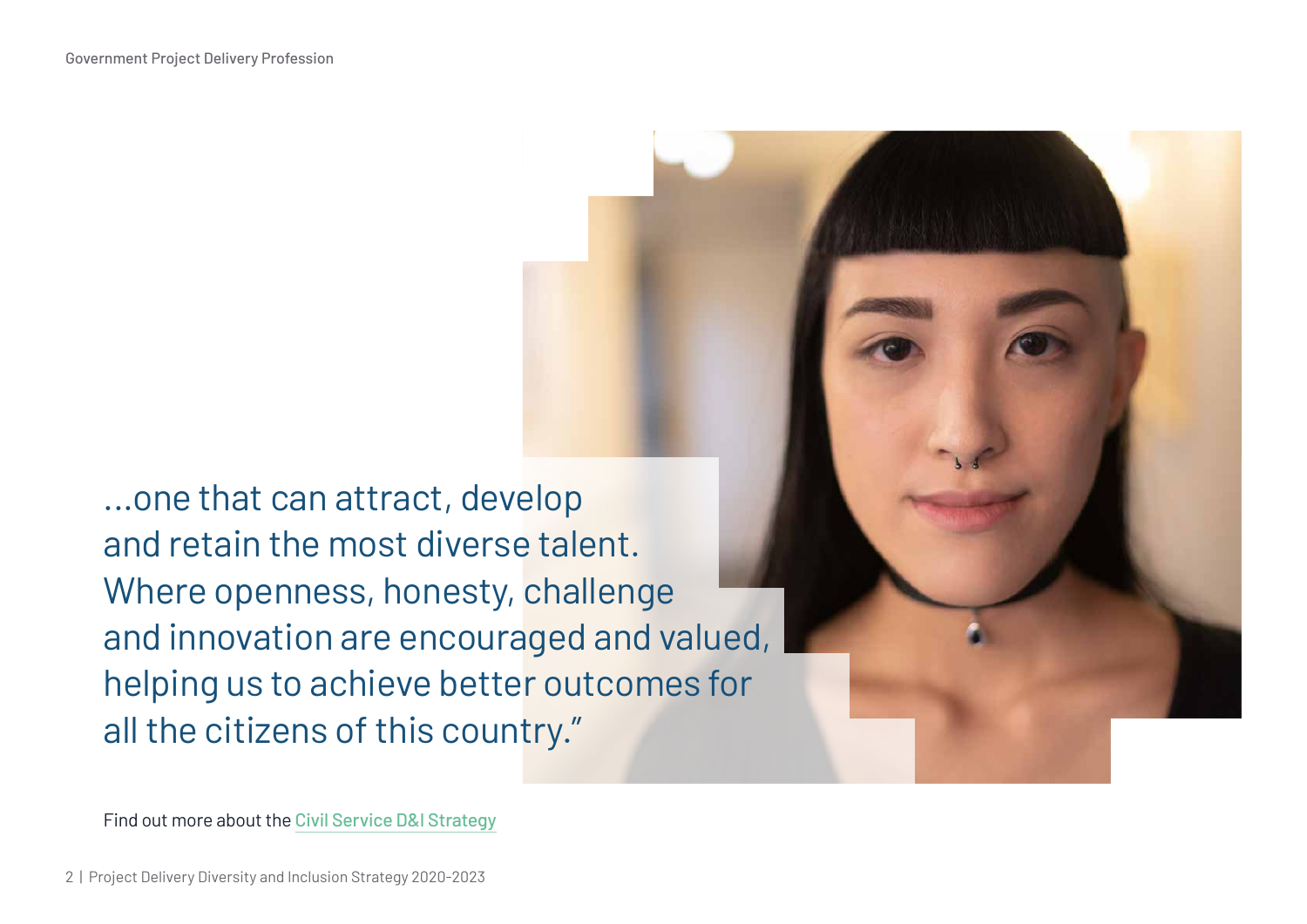

**"We all have a role to play, and a responsibility, to become more active in creating an inclusive culture."**

### **Foreword**

**People are the foundation on which effective project delivery is built. A project can't be delivered by just one person. Strong, flexible, professional and capable teams are crucial to successful delivery.** 

We know we can all deliver more effectively when we feel welcomed and valued for the unique perspective we bring to those teams. When everyone, irrespective of their background, is supported and empowered to achieve their goals and progress their careers.

We can only deliver world class projects that reflect the needs of our diverse society when our profession is fully representative of that population as a whole, from those fulfilling our entry level roles through to our most senior leaders. If we embed inclusivity into both what we do, and how we do it, it will benefit every one of us, citizens included.

The Project Delivery profession is a great place to build a career. We all have a role to play, and a responsibility, to become more active in creating an inclusive culture. The profession should feel like a great place to be, whoever you are and whatever your background.

I am proud to see the progress that the Civil Service has already made to become more diverse and work in more inclusive ways. We know that change can happen, and I invite you to help us deliver the change outlined in this strategy. Without collective effort, we can only go so far, but by working together we can become inclusive by instinct.

#### **Nick Smallwood**

Head of Project Delivery Function and Profession CEO, Infrastructure and Projects Authority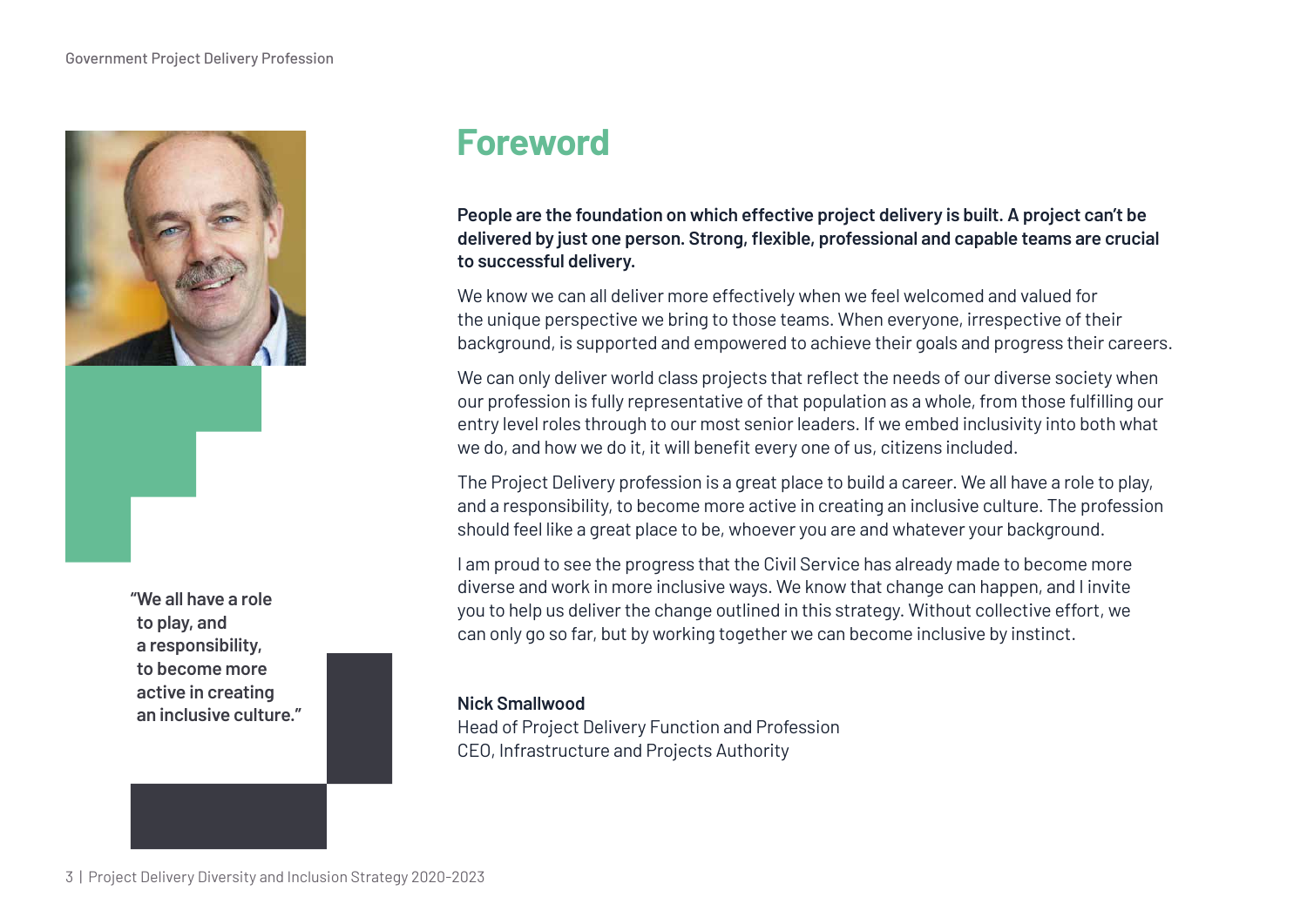### **Our champions**



**Neil Couling** Ethnicity Champion Department for Work and Pensions

"I firmly believe that Race and Ethnicity is everyone's issue. We all have a responsibility to acknowledge and take action against unconscious bias to help correct the racial disparities that we see in our profession. Tackling racism is hard work, but like all things that are worth doing, hard work leads to results. If we all work hard to support the activities in this strategy then we can transform the Project Delivery Profession."



**Suzanne Newton** Social Mobility Champion Home Office

"Socioeconomic background is a difficult characteristic to visualise and often define. However, to be the best Civil Service we can be, we need to utilise diversity of backgrounds, thoughts, skills and talents. That's why it is imperative that we open up a wider conversation about Social Mobility to remove some of the perceived stigmas that exist to show that regardless of your background you can make a real difference and reach the very top of the profession."



**Nick Smallwood** Gender Champion Infrastructure and Projects Authority

"Although we do have strong representation of women across the Project Delivery Profession, we still have more to do to increase female representation at Senior Grades. As the Gender Champion I am committed to working with members of the profession to target action to increase representation and to address the factors impacting gender balance in project delivery."



**Karina Singh** Diversity and Inclusion Champion HM Land Registry

"The Project Delivery Profession is integral to building the UK of the future. Creating diversity of experience, background and perspective at all levels in our profession is essential to delivering projects that reflect the needs of our diverse society. Our strategy sets out our ambition and commitment to make a difference for our profession and citizens."



#### **Luis Castro** LGBT+ Champion Department for Business, Energy and Industrial

**Strategy** 

"I am excited for us to work together to tackle the challenges and maximise the opportunities we have to make our profession one where everybody in the LGBT+ community feels valued, empowered and proud. To do this, we need to uphold our values and principles, and we need to make an extra effort to make sure no one is left behind, especially when times are tough. "



**Jon Griffiths** Disability Champion Department for Transport

"As the Project Delivery Profession we must deliver projects that meet the diverse and ranging needs of the society we serve, for example the 20% of people in the UK who have a disability. To do this, our profession must reflect society. We have to ensure that our colleagues with disabilities are not only welcomed and included in everything we do, but fully supported to have fulfilling careers and reach our most senior roles."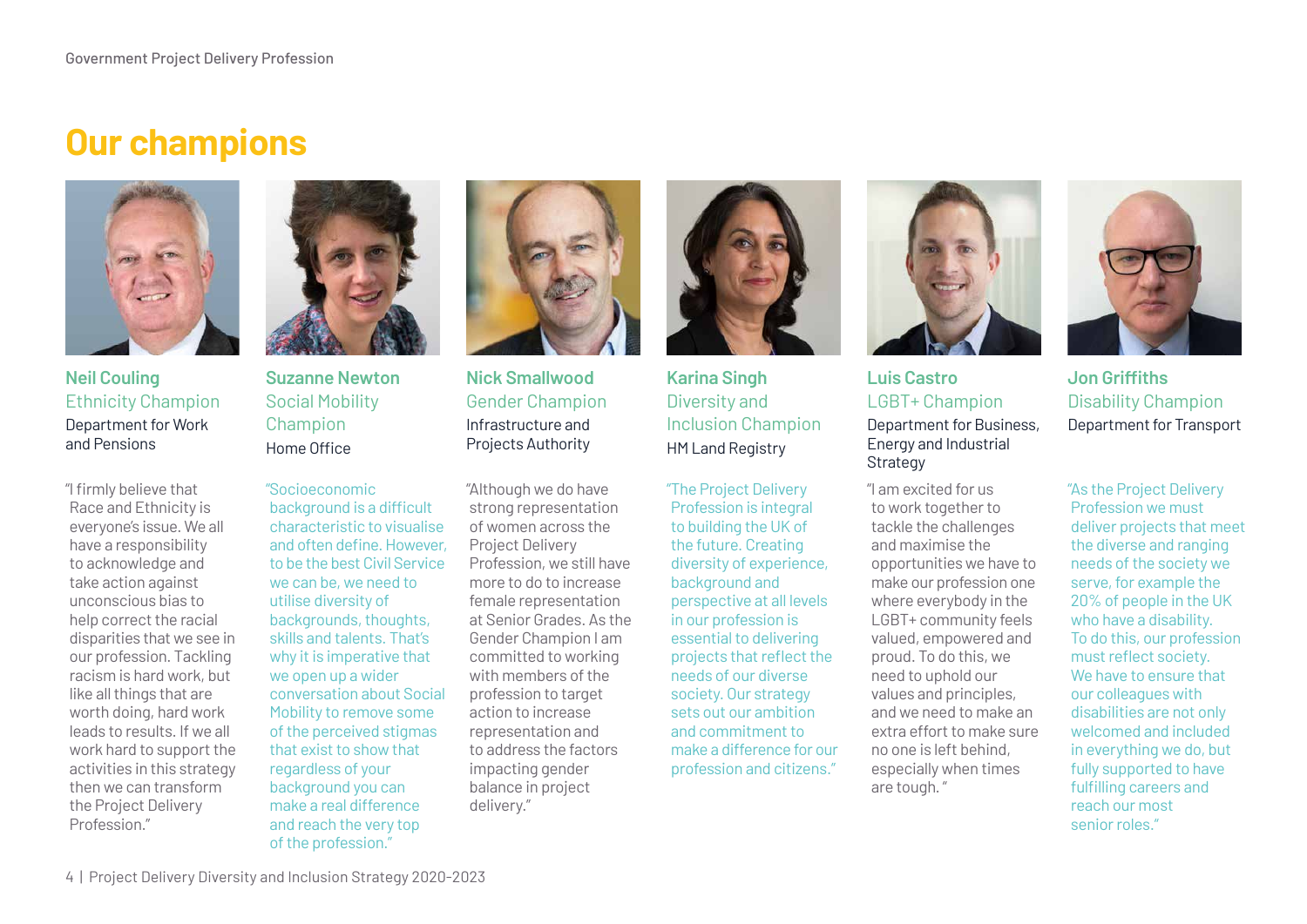# **Where are we now?**

**Our strategy is based on a solid evidence base that has given us insight into the diversity of our colleagues working at all levels of the Project Delivery profession. This data has shown us that there are some clear areas that we need to change and improve as a priority.** 

We need to increase the representation of women in our Senior Responsible Owner and Project Director positions for our Government Major Project Portfolio. We must prioritise activity that will **[support the](#page-10-0)  [progression](#page-10-0)** of women and enable more women to fill these important roles. Our plans to **[support the progression](#page-10-0)** of all those who want a career in our profession are central to achieving this change.

We also need to increase the diversity of participants nominated for and attending our Major Projects Leadership Programme and Project Leadership Programme. We must ensure participation is representative in our core leadership programmes. Our planned activity to support progression will work towards achieving this.

We also have information showing the different experiences parts of our community have in terms of feeling included, respected and engaged at work.

The Project Delivery Function inclusion score exceeded the Civil Service benchmark. We want to build on this and continue to create an **[inclusive culture](#page-9-0)** across our profession.

Inclusion and fair treatment scores for individuals who identify with a minority group are not as high compared with scores for individuals who do not. We need a profession where everyone feels included and where everybody is treated fairly. Creating an **[inclusive culture](#page-9-0)** is essential to accomplish this.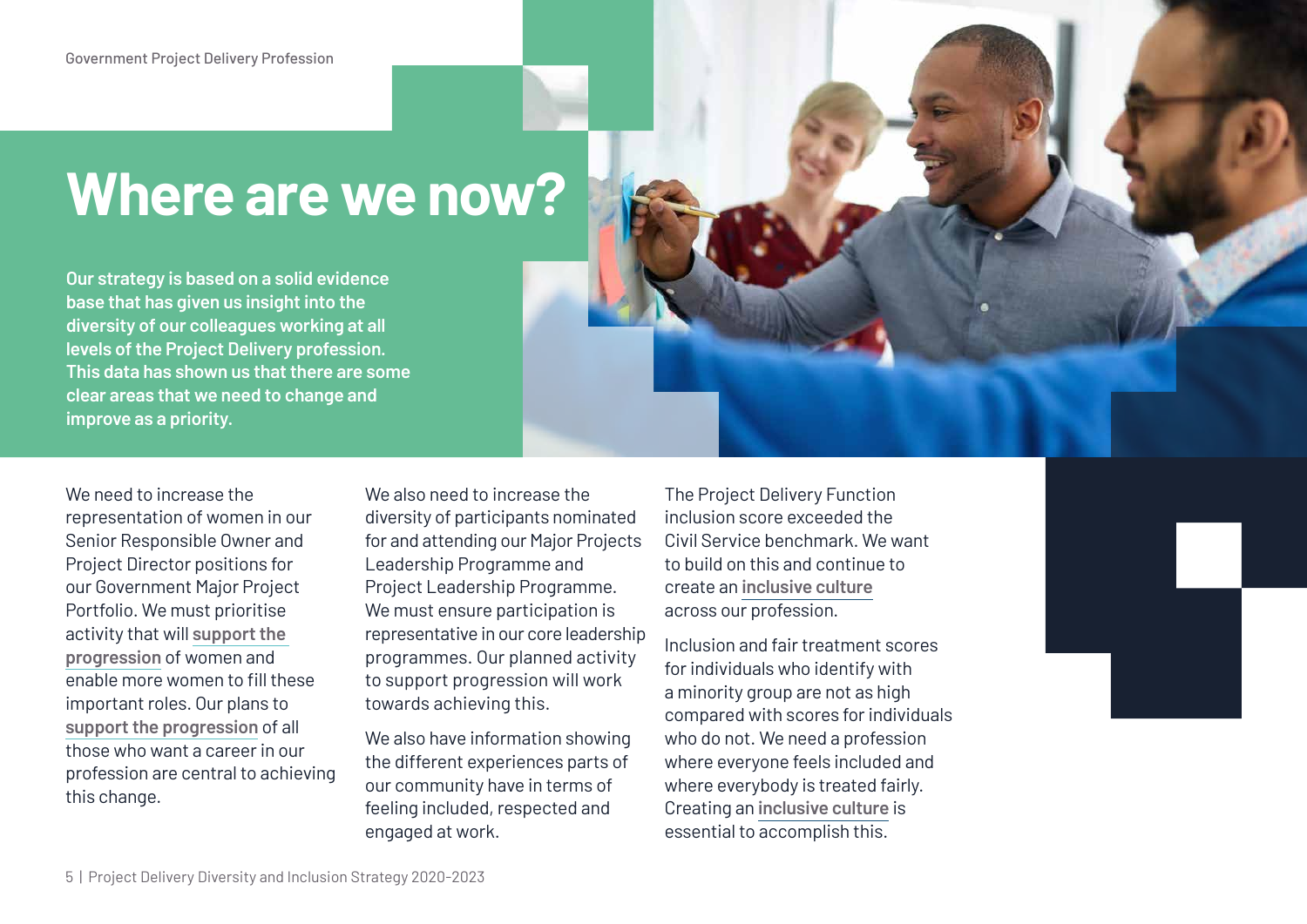**Where are we now?**

Individuals who identify with a minority group report higher rates of bullying, harassment and discrimination when compared with individuals who do not. No one should suffer discrimination and there is no place for it in our profession. Each one of us has a role in creating an inclusive culture where discriminatory behaviour is stamped out. Addressing this is a fundamental part of our work to build an **[inclusive culture](#page-9-0)**.

The last few years have seen encouraging progress for the profession, showing us that change is possible if we work at it. This strategy sets clear expectations for the kind of profession we want to be and the priorities we need to work on to get there.

**"We need a profession where everyone feels included and where everybody is treated fairly. Creating an inclusive culture is essential to accomplish this."**

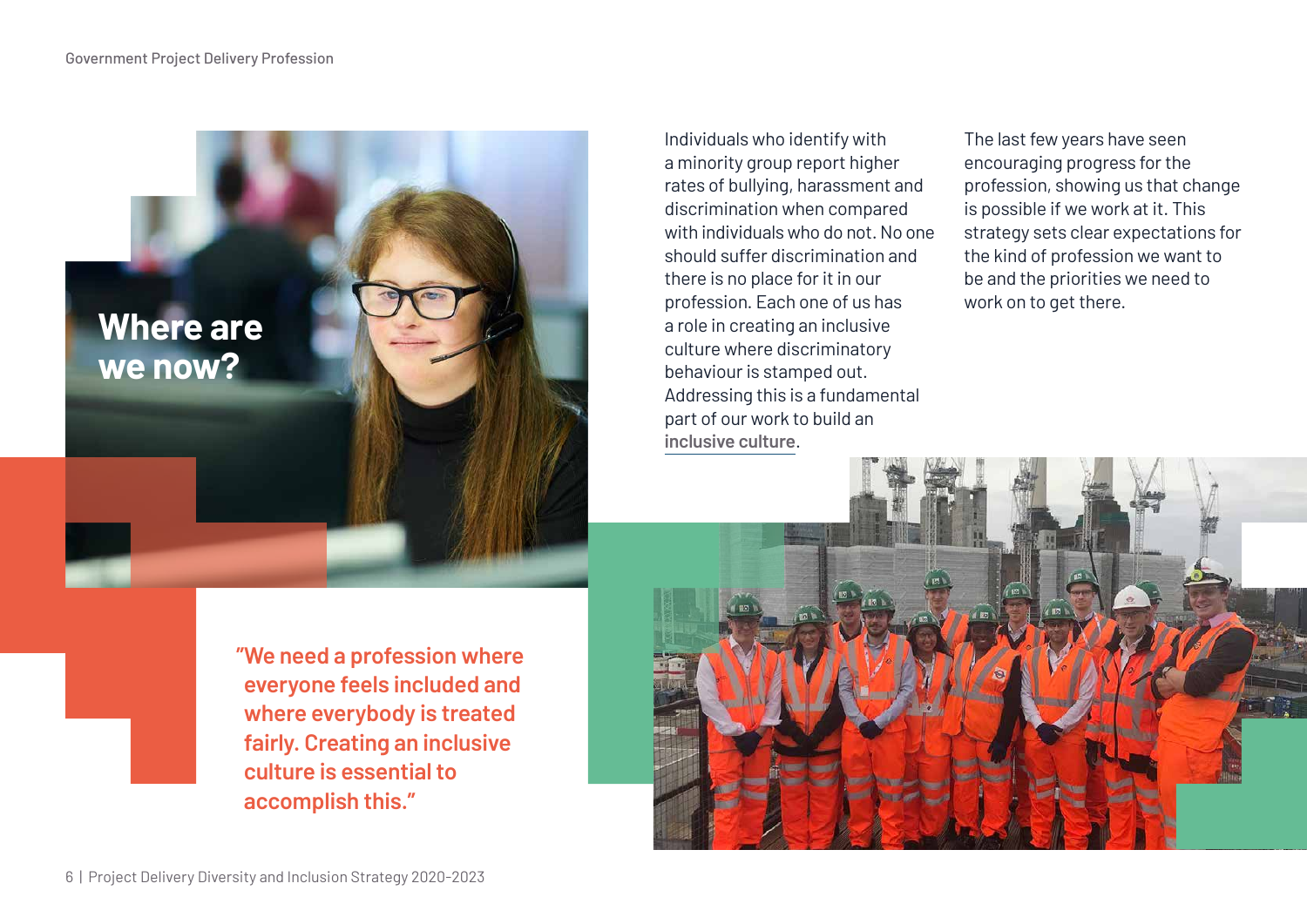# **The foundation of our strategy**

#### **The Civil Service D&I Standard**

We will align with the Civil Service D&I Standard and embed the D&I Practice Expectations, ensuring expectations are met and continually improved upon.

#### **Improving our evidence base**

The insight we have into the diversity and inclusiveness of our profession is only as good as the data that we have. We will continue to improve the integrity of our data, and commit to taking an intersectional approach where possible. We will seek to understand the behaviours behind patterns and trends, and we will use better insight to help us to focus our efforts and to measure where we are making a difference.

#### **Skills and experience accreditation**

We will be developing greater objectivity and equality in how we assess and accredit our project delivery workforce through the development of a Government Projects Academy. This will provide a clear and common framework for everyone to work towards as they progress their careers.

**"If we embed inclusivity into both what we do, and**  how we do it, it will **benefit every one of us, citizens included."**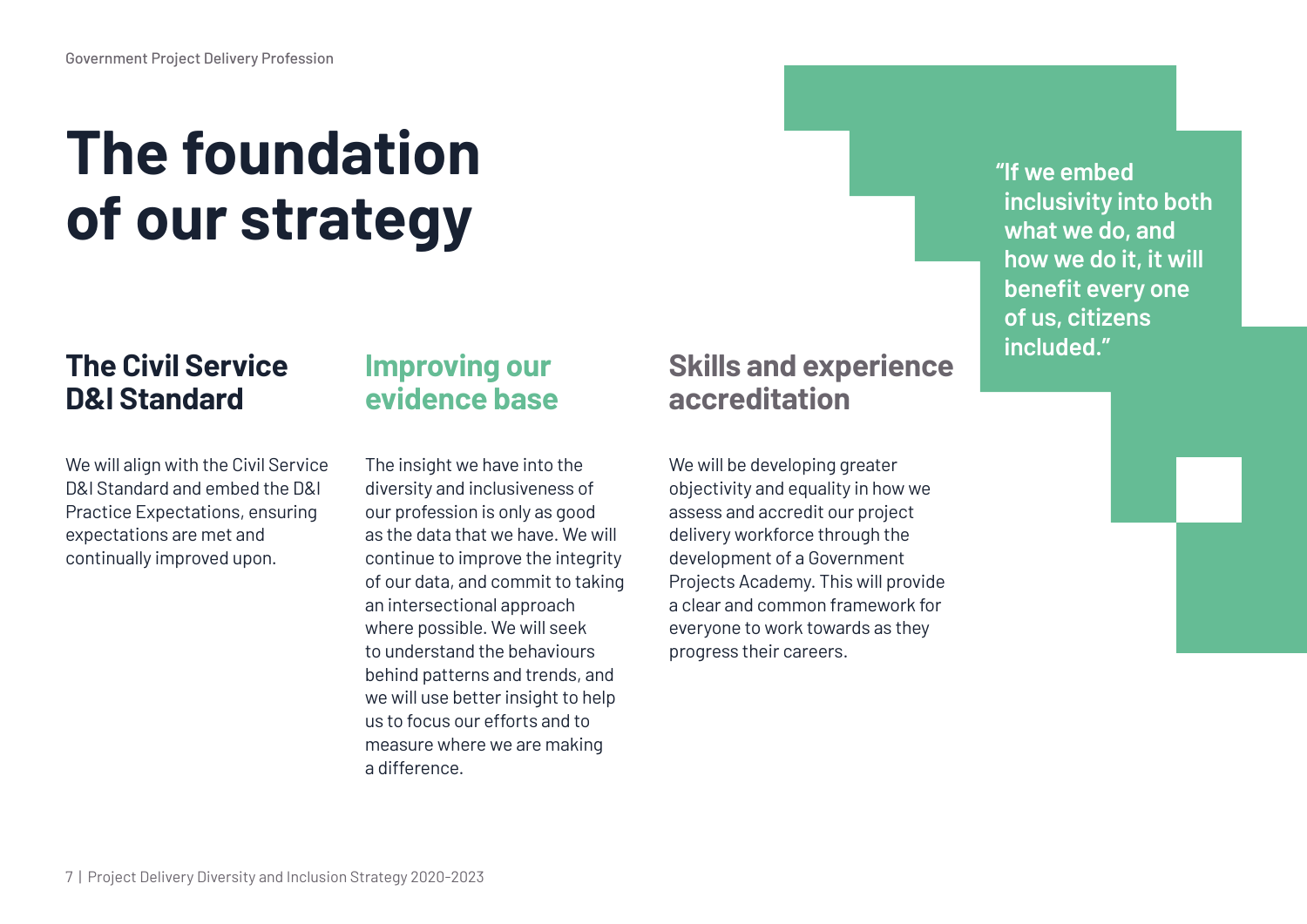# **What we aim to do**

### **inclusive culture**

Myth busting

Role models

Inclusive working guides and toolkits

Accessibility of development

# **Supporting**

Mentoring and sponsorship

Spotting and harnessing potential

CV and interview preparation skills

# **Creating an Embedding D&I**

## **progression by outcomes for projects**

Defining D&I standards for project design and delivery

D&I ambassadors on projects

Creating a future-fit diverse talent pipeline

### **THE FOUNDATION OF OUR STRATEGY**

The Civil Service D&I Standard

Improving our evidence base Skills and experience accreditation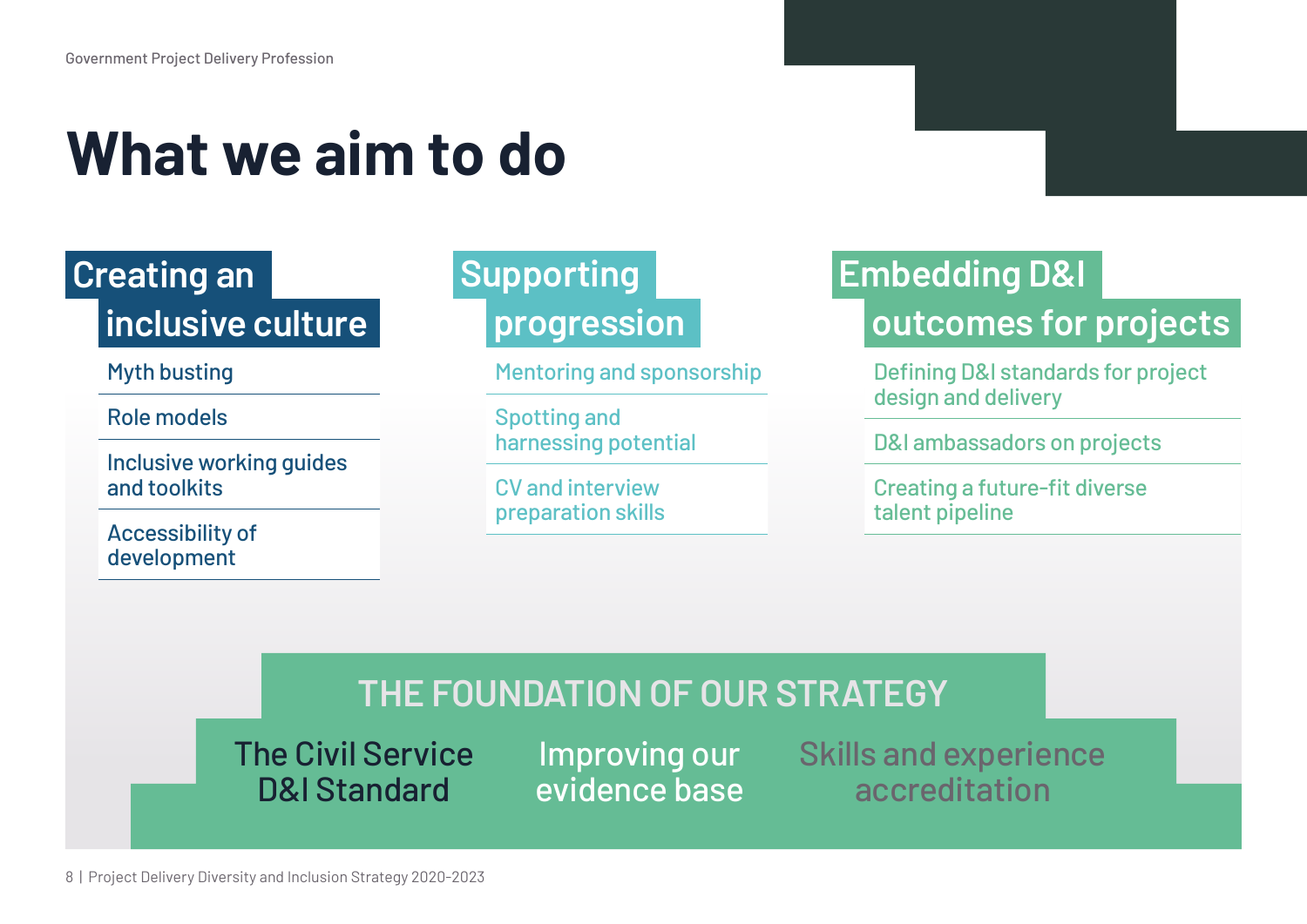<span id="page-9-0"></span>We will take action to identify, understand and promote the behaviours which create a culture where everyone feels able to bring their authentic self to work and diversity of thought is valued.

# **Creating an inclusive culture**

#### Myth busting

#### Role models

Inclusive working guides and toolkits

Accessibility of development

We will undertake **myth busting** activity to promote the accessibility of the profession, and celebrate successes and **role models** to increase the visibility of the diversity and inclusive working practices we have in the profession.

Sharing **inclusive working guides and toolkits** will enable all Project Delivery leaders, managers and colleagues to work in the most inclusive way and be responsible for holding each other to account.

Reviewing the extent to which our core Project Delivery **learning and development** opportunities are accessible and inclusive to all will allow us to make changes to both what and how we deliver.

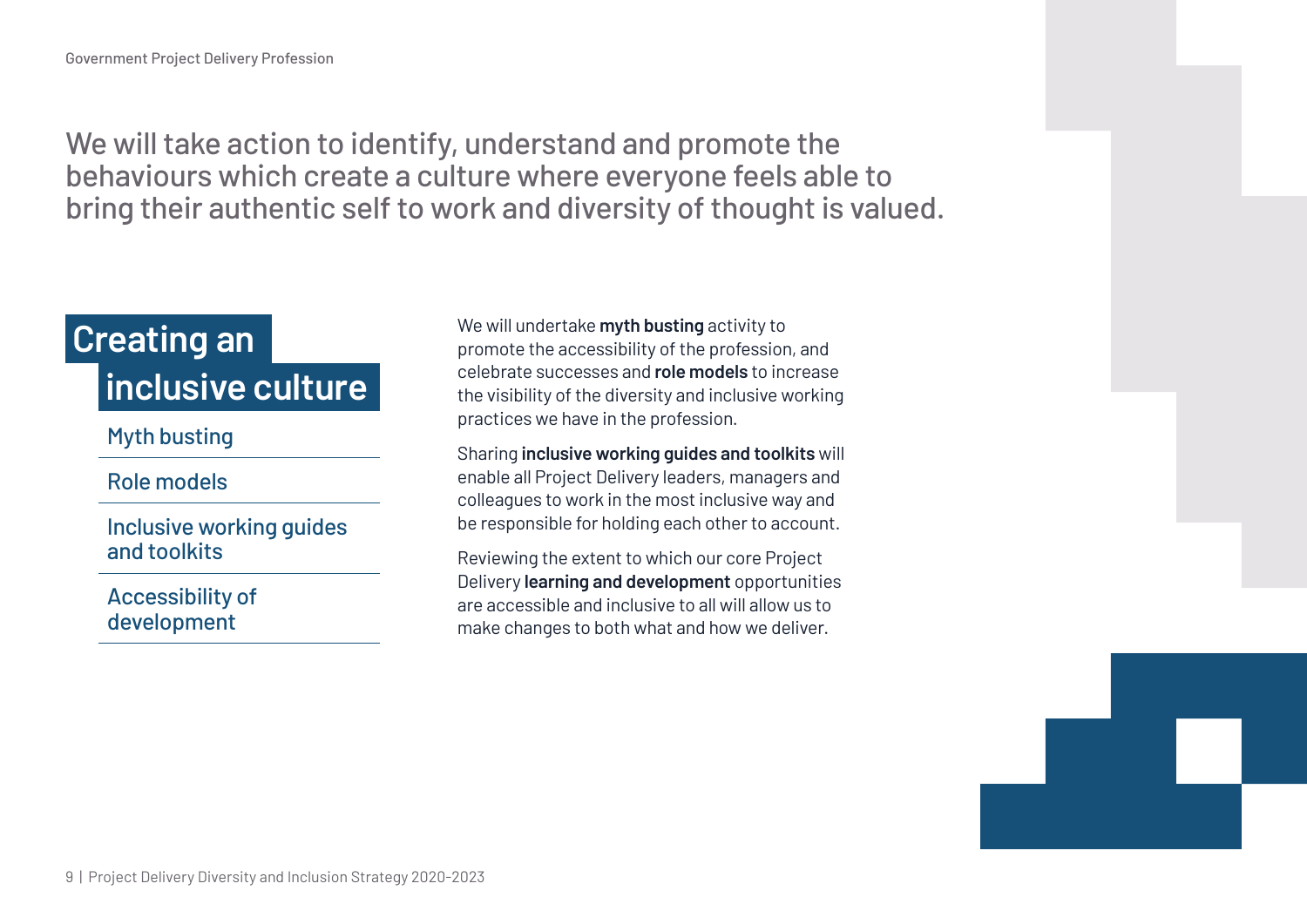<span id="page-10-0"></span>We will take action to support the progression of project delivery colleagues to the most senior roles of the profession, inclusive of all backgrounds.

### **Supporting progression**

Mentoring and sponsorship

Spotting and harnessing potential

CV and interview preparation skills We will build mentoring, reverse **mentoring and sponsorship** into our business as usual people activities, with a particular focus on supporting individuals from groups which are currently underrepresented.

We will continue to build diversity into our talent management and succession planning activities, ensuring that we are more thoughtful and evidence based in **spotting potential** and that our plans include talented staff from underrepresented backgrounds.

We will provide or signpost the practical, **direct support available to candidates** throughout the job application process to enhance the conversion rates for minority groups.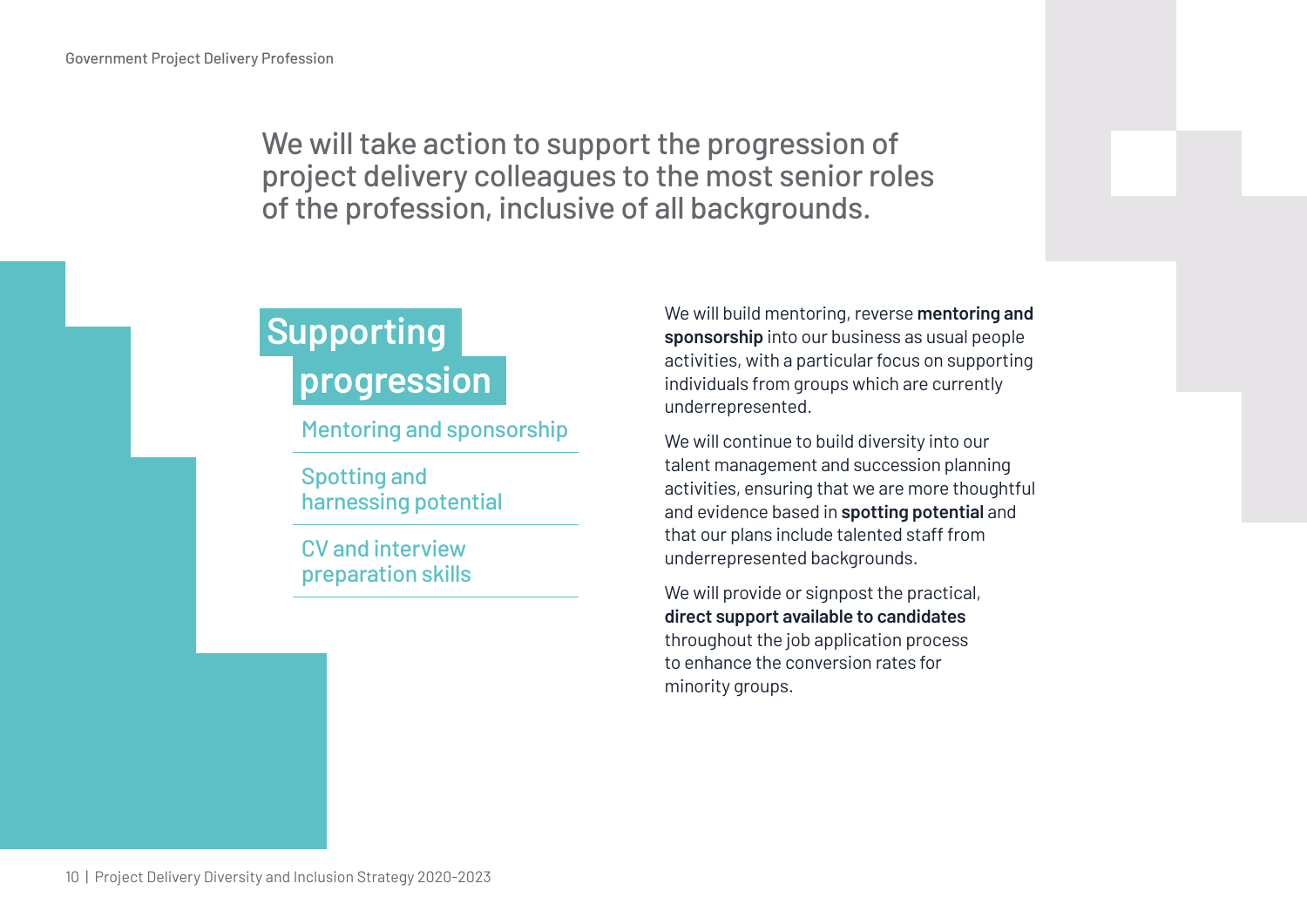We will embed D&I thinking into our work so that inclusion becomes instinctive and is reflected in project outcomes.

# **Embedding D&I outcomes for projects**

Defining D&I standards for project design and delivery

D&I ambassadors on projects

Creating a future-fit diverse talent pipeline

We have a responsibility to ensure that **diversity and inclusion is incorporated into our project delivery standards**, methods and governance. We want the projects we deliver to not only meet minimum equality standards, but to add value for individuals, groups and communities via outcomes that enhance inclusion.

We will **build consideration of D&I impacts into our overall project delivery framework and life cycle processes**, providing clear guidance on how to do this.

We will introduce **D&I ambassadors** to hold us to account in meeting the D&I standard, provide guidance if we fall short and celebrate excellence.

We will research longer term requirements for project delivery skills. This will take into account predicted changes in demography, project design and implementation methodologies, so that early action can be taken to build diversity into **skills and talent pipelines** for the future.